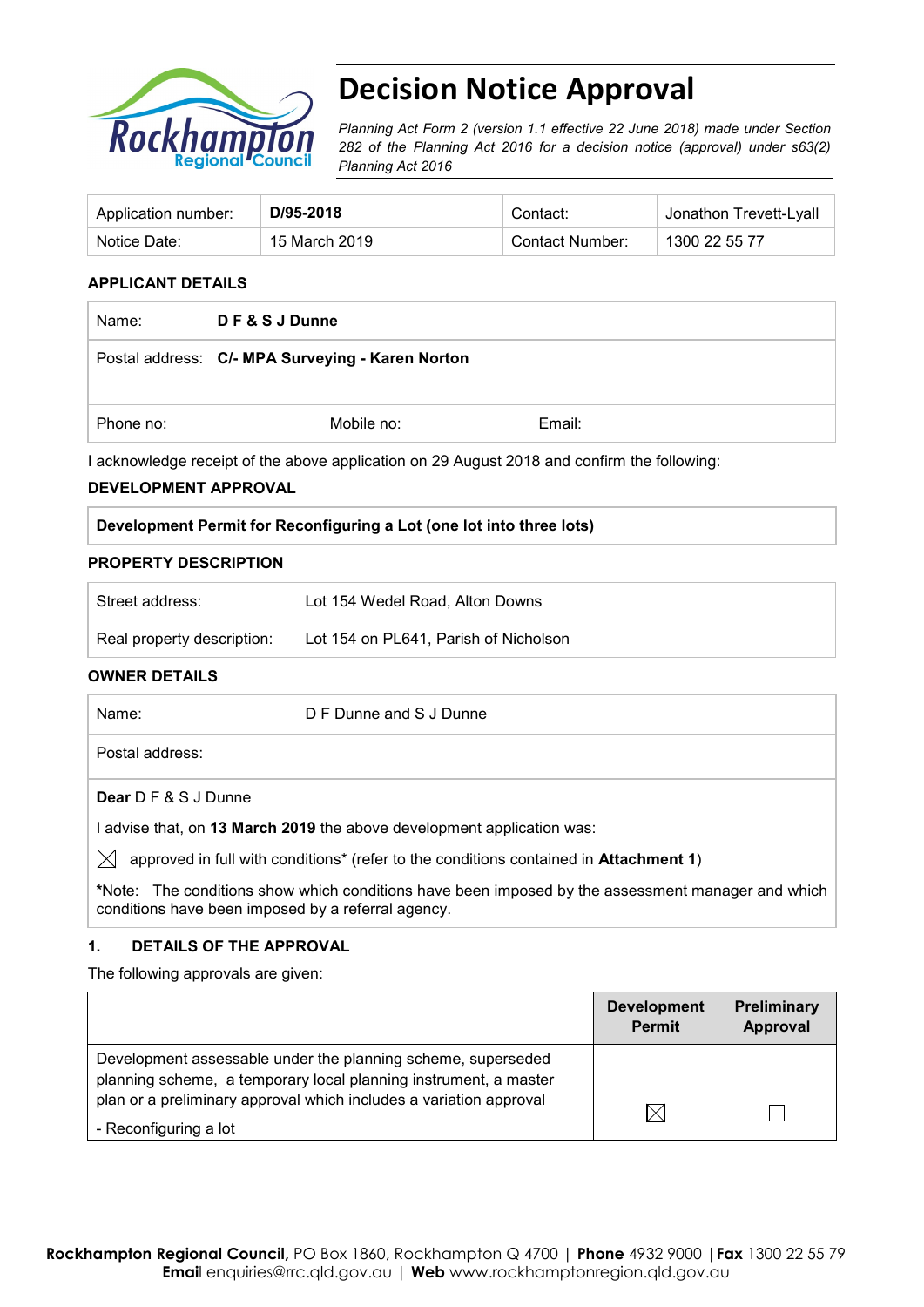### **2. CONDITIONS**

This approval is subject to the conditions in Attachment 1.

#### **3. FURTHER DEVELOPMENT PERMITS REQUIRED**

Please be advised that the following development permits are required to be obtained before the development can be carried out:

| Type of development permit required | Subject of the required development permit |  |
|-------------------------------------|--------------------------------------------|--|
| <b>Operational Works</b>            | <b>Access Works</b>                        |  |

#### **4. REFERRAL AGENCIES**

The following Referral Agencies were activated by this application.

| For an application involving                                                                                                                                                                                          | Name of agency                                             | <b>Status</b> | <b>Address</b>                                                                          |  |  |
|-----------------------------------------------------------------------------------------------------------------------------------------------------------------------------------------------------------------------|------------------------------------------------------------|---------------|-----------------------------------------------------------------------------------------|--|--|
| STATE TRANSPORT INFRASTRUCTURE (State transport corridors and future State transport<br>corridors)                                                                                                                    |                                                            |               |                                                                                         |  |  |
| Schedule 10, Part 9, Division 4, Subdivision 2, Table 1 - Reconfiguring a lot near a State transport corridor                                                                                                         |                                                            |               |                                                                                         |  |  |
| Development application for reconfiguring a lot<br>that is assessable development under section<br>$21.$ if-<br>(a) all or part of the premises are within<br>25m of a State transport corridor; and                  | Department of<br><b>Transport and</b><br><b>Main Roads</b> | Concurrence   | Department of<br>State Development,<br>Manufacturing,<br>Infrastructure and<br>Planning |  |  |
| (b) 1 or more of the following apply-                                                                                                                                                                                 |                                                            |               | Online:                                                                                 |  |  |
| (i) the total number of lots is increased;<br>(ii) the total number of lots adjacent to<br>the State transport corridor is increased;<br>(iii) there is a new or changed access<br>between the premises and the State |                                                            |               | www.dilgp.qld.gov.<br>au/MyDAS2<br>Postal:<br><b>PO Box 113</b>                         |  |  |
| transport corridor;<br>(iv) an easement is created adjacent to<br>a railway as defined under the<br>Transport Infrastructure Act, schedule 6;<br>and                                                                  |                                                            |               | Rockhampton Qld<br>4700                                                                 |  |  |
| (c) the reconfiguration does not relate to<br>government supported transport<br>infrastructure                                                                                                                        |                                                            |               |                                                                                         |  |  |

## **5. THE APPROVED PLANS**

**The approved development must be completed and maintained generally in accordance with the approved drawings and documents:**

| <b>Plan/Document Name</b> | <b>Plan/Document Reference</b>                             | Dated |
|---------------------------|------------------------------------------------------------|-------|
| Proposal Plan             | R18016-PRO-001, Sheet 1 of 2, Revision B   4 February 2019 |       |

#### **6. CURRENCY PERIOD FOR THE APPROVAL (s.85 of the** *Planning Act***)**

The standard currency periods stated in section 85 of *Planning Act 2016* apply to each aspect of development in this approval, if not stated in the conditions of approval attached.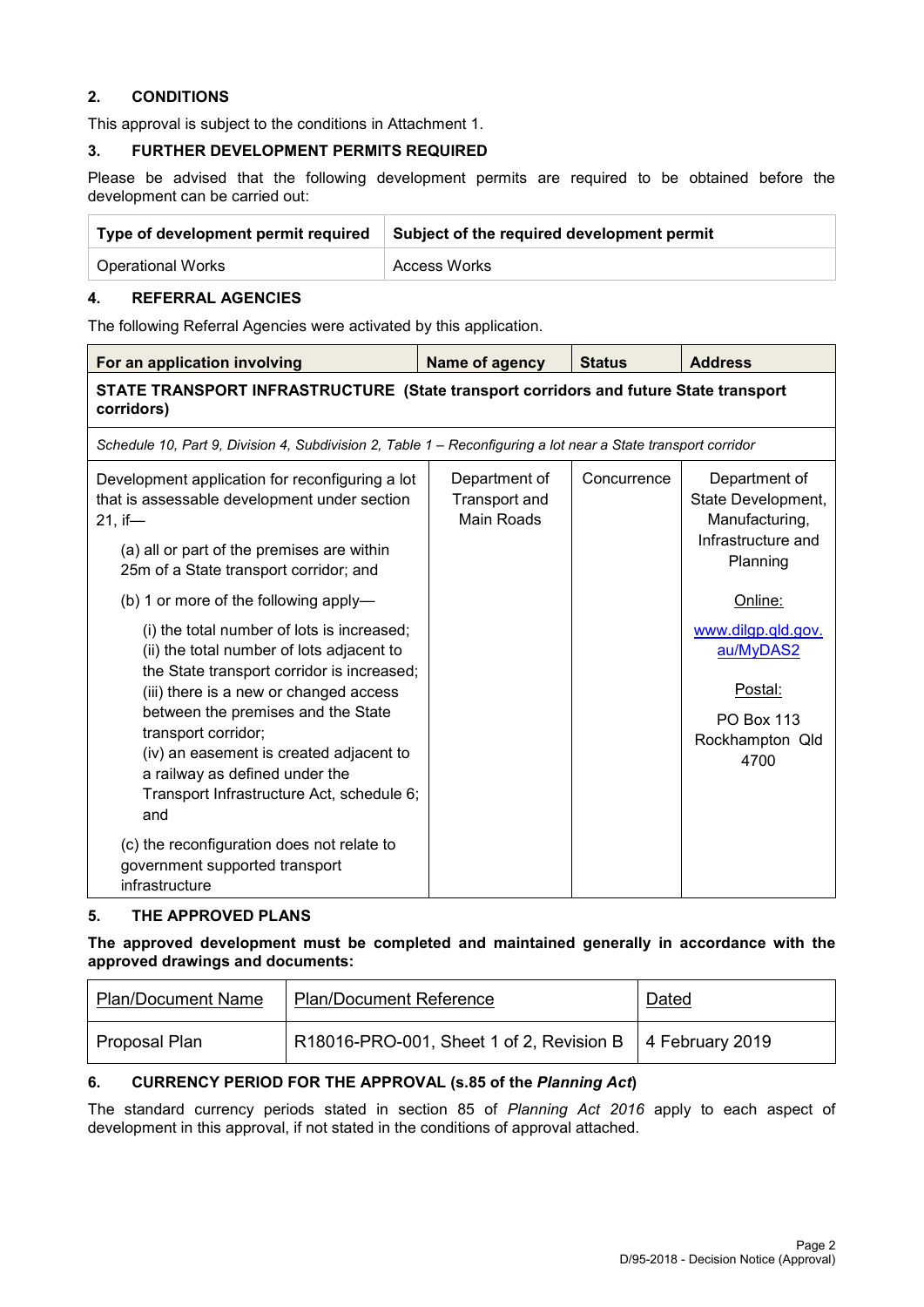### **7. STATEMENT OF REASONS**

| <b>Description of the</b><br>development           | The proposed development is for Reconfiguring a Lot (one into three lots)                                                                                                                                                                                                                                                                                                                                                                                                                                                                                                                                                                                                                                                                                                                                                                                     |  |
|----------------------------------------------------|---------------------------------------------------------------------------------------------------------------------------------------------------------------------------------------------------------------------------------------------------------------------------------------------------------------------------------------------------------------------------------------------------------------------------------------------------------------------------------------------------------------------------------------------------------------------------------------------------------------------------------------------------------------------------------------------------------------------------------------------------------------------------------------------------------------------------------------------------------------|--|
| <b>Reasons for Decision</b>                        | The proposed reconfiguration does not compromise the strategic<br>a)<br>framework in the Rockhampton Region Planning Scheme 2015;<br>Assessment of the development against the relevant zone purpose,<br>b)<br>planning scheme codes and planning scheme policies demonstrates<br>that the proposed development will not cause significant adverse<br>impacts on the surrounding natural environment, built environment and<br>infrastructure, community facilities, or local character and amenity;<br>The proposed development does not compromise the relevant State<br>C)<br>Planning Policy; and<br>On balance, the application should be approved because the<br>d)<br>circumstances favour Council exercising its discretion to approve the<br>application even though the development does not comply with an<br>aspect of the assessment benchmarks. |  |
| <b>Assessment</b><br><b>Benchmarks</b>             | The proposed development was assessed against the following assessment<br>benchmarks:<br>Rural Zone;<br>Access, Parking and Transport Code;<br>٠<br>Filling and Excavation Code;<br>Landscape Code;<br>Reconfiguring a Lot Code;<br>$\bullet$<br>Stormwater Management Code; and<br>Water and Sewer Code.                                                                                                                                                                                                                                                                                                                                                                                                                                                                                                                                                     |  |
| <b>Compliance with</b><br>assessment<br>benchmarks | The development was assessed against all of the assessment benchmarks<br>listed above and complies with all of these.                                                                                                                                                                                                                                                                                                                                                                                                                                                                                                                                                                                                                                                                                                                                         |  |
| <b>Matters prescribed by</b><br>regulation         | The State Planning Policy - Part E;<br>The Central Queensland Regional Plan;<br>The Rockhampton Region Planning Scheme 2015.<br>The common material, being the material submitted with the<br>application.                                                                                                                                                                                                                                                                                                                                                                                                                                                                                                                                                                                                                                                    |  |

#### **8. APPEAL RIGHTS**

The rights of an applicant to appeal to a tribunal or the Planning and Environment Court against a decision about a development application are set out in chapter 6, part 1 of the *Planning Act 2016*. There may also be a right to make an application for a declaration by a tribunal (see chapter 6, part 2 of the *Planning Act 2016).*

#### *Appeal by an applicant*

An applicant for a development application may appeal to the Planning and Environment Court against the following:

- the refusal of all or part of the development application
- a provision of the development approval
- the decision to give a preliminary approval when a development permit was applied for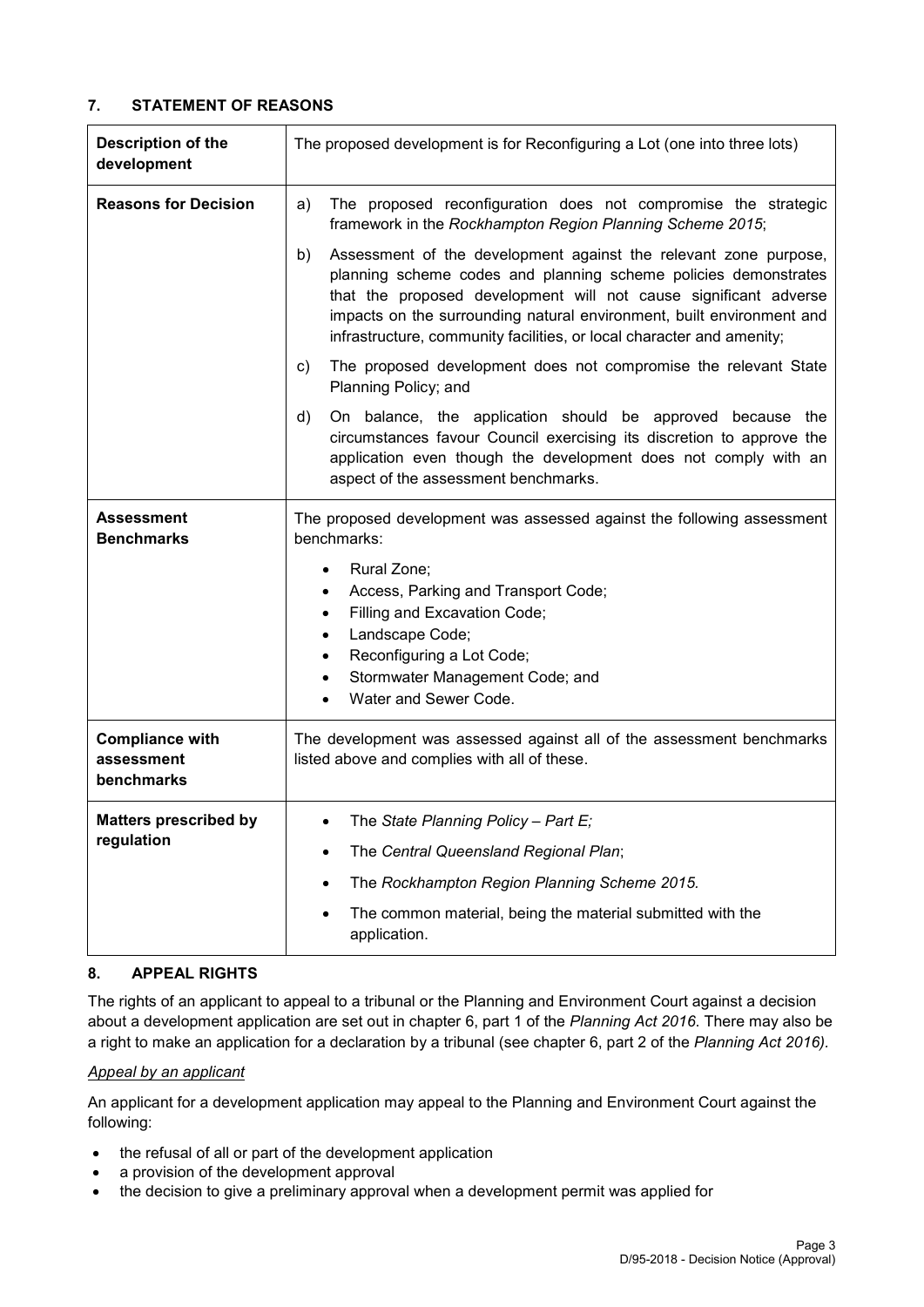• a deemed refusal of the development application.

An applicant may also have a right to appeal to the Development tribunal. For more information, see schedule 1 of the *Planning Act 2016*.

The timeframes for starting an appeal in the Planning and Environment Court are set out in section 229 of the *Planning Act 2016*.

**Attachment 2** is an extract from the *Planning Act 2016* that sets out the applicant's appeal rights and the appeal rights of a submitter.

#### **9. WHEN THE DEVELOPMENT APPROVAL TAKES EFFECT**

This development approval takes effect:

From the time the decision notice is given – if there is no submitter and the applicant does not appeal the decision to the court.

Or

- When the submitter's appeal period ends – if there is a submitter and the applicant does not appeal the decision to the court.

Or

Subject to the decision of the court, when the appeal is finally decided  $-$  if an appeal is made to the court.

#### **10. ASSESSMENT MANAGER**

| Name: | Amanda O'Mara             | Signature: | Date: | 15 March 2019 |
|-------|---------------------------|------------|-------|---------------|
|       | <b>ACTING COORDINATOR</b> |            |       |               |
|       | DEVELOPMENT ASSESSMENT    |            |       |               |

C/C Department of State Development, Manufacturing, Infrastructure and Planning - [RockhamptonSARA@dsdmip.qld.gov.au](mailto:RockhamptonSARA@dsdmip.qld.gov.au)

#### **Attachment 1 – Conditions of the approval**

*Part 1* **–** *Conditions imposed by the assessment manager [Note: where a condition is imposed about infrastructure under Chapter 4 of the Planning Act 2016, the relevant provision of the Act under which this condition was imposed must be specified.]*

#### *Part 2 – Conditions required by the referral agency response*

#### **Attachment 2—Extract on appeal rights**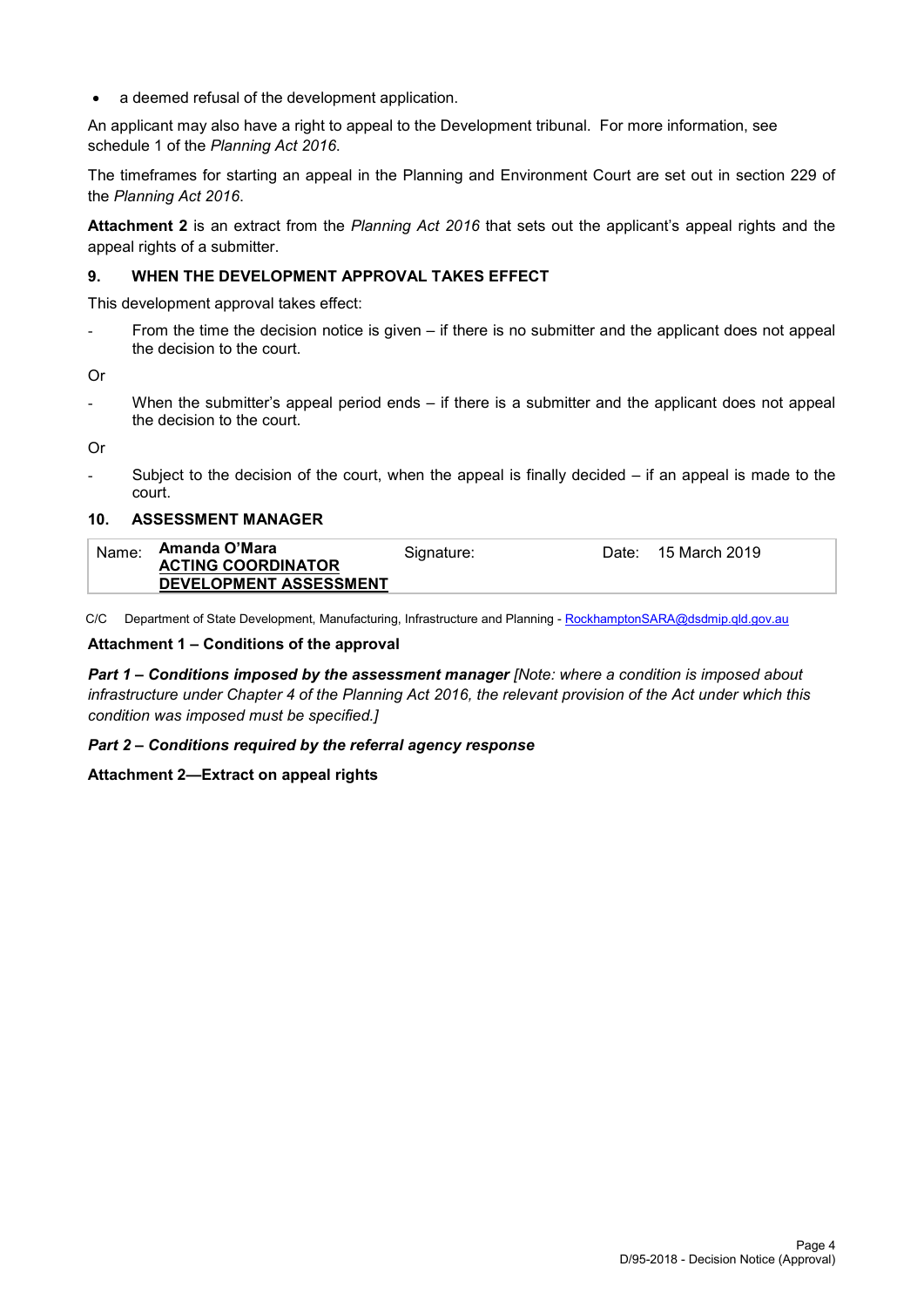

## **Attachment 1 – Part 1 Rockhampton Regional Council Conditions**

*Planning Act 2016*

- 1.0 ADMINISTRATION
- 1.1 The Developer and his employee, agent, contractor or invitee is responsible for ensuring compliance with the conditions of this development approval.
- 1.2 Where these Conditions refer to "Council" in relation to requiring Council to approve or to be satisfied as to any matter, or conferring on the Council a function, power or discretion, that role may be fulfilled in whole or in part by a delegate appointed for that purpose by the Council.
- 1.3 All conditions, works, or requirements of this development approval must be undertaken and completed:
	- 1.3.1 to Council's satisfaction;
	- 1.3.2 at no cost to Council; and
	- 1.3.3 prior to the issue of the Survey Plan Approval Certificate,

unless otherwise stated.

- 1.4 Infrastructure requirements of this development approval must be contributed to the relevant authorities, where applicable, at no cost to Council, prior to the issue of the Survey Plan Approval Certificate, unless otherwise stated.
- 1.5 The following further Development Permit must be obtained prior to the commencement of any works associated with their purposes:
	- 1.5.1 Operational Works:
		- (i) Access Works.
- 1.6 All works must be designed, constructed and maintained in accordance with the relevant Council policies, guidelines and standards, unless otherwise stated.
- 1.7 All engineering drawings/specifications, design and construction works must be in accordance with the requirements of the relevant *Australian Standards* and must be approved, supervised and certified by a Registered Professional Engineer of Queensland.

## 2.0 APPROVED PLANS AND DOCUMENTS

2.1 The approved development must be completed and maintained generally in accordance with the approved plans and documents, except where amended by any condition of this development approval:

|               | Plan/Document Name   Plan/Document Reference               | <b>Dated</b> |
|---------------|------------------------------------------------------------|--------------|
| Proposal Plan | R18016-PRO-001, Sheet 1 of 2, Revision B   4 February 2019 |              |

2.2 Where there is any conflict between the conditions of this development approval and the details shown on the approved plans and documents, the conditions of this development approval must prevail.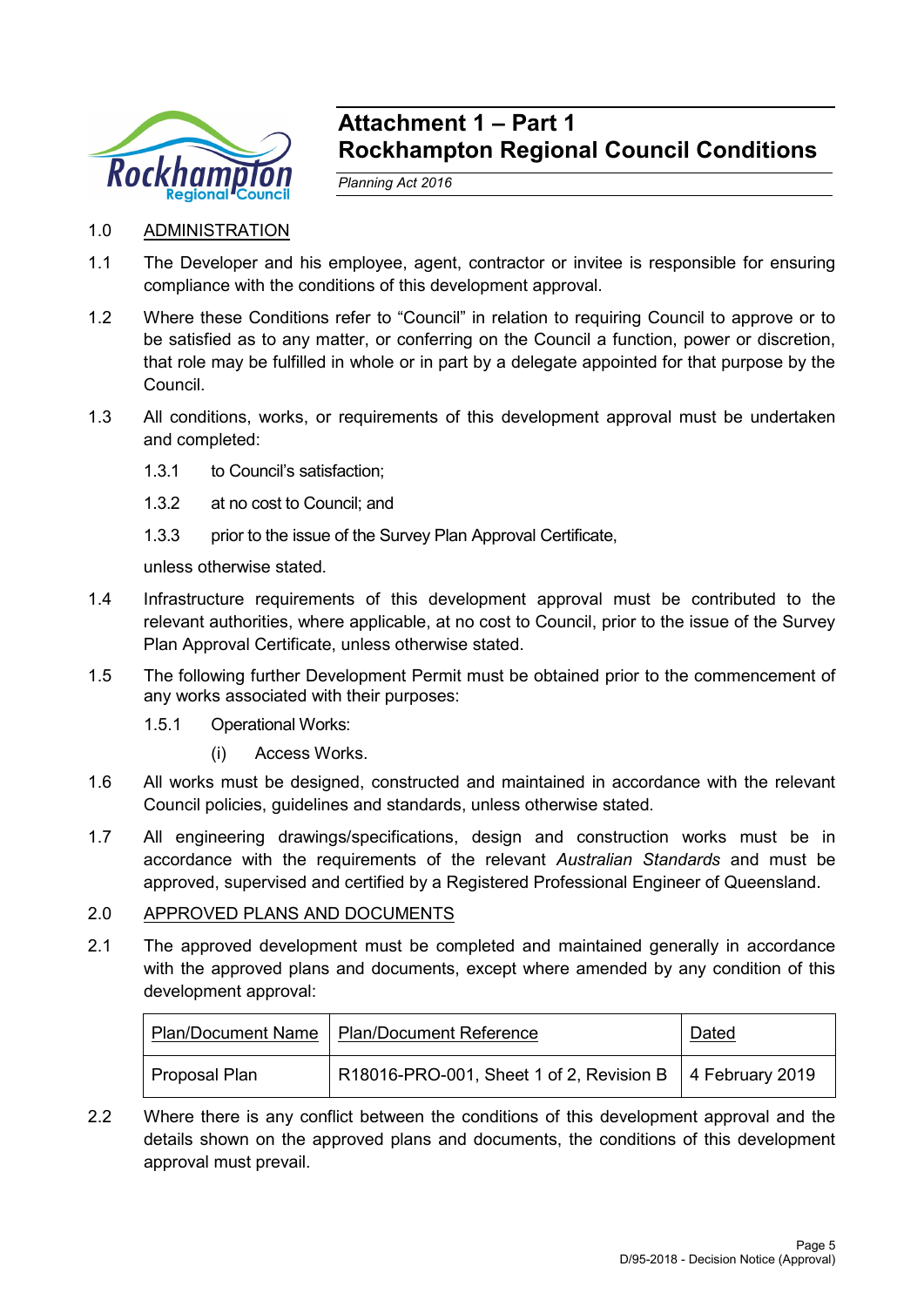## 3.0 ACCESS WORKS

- 3.1 A Development Permit for Operational Works (access works) must be obtained prior to the commencement of any access works required by this development approval.
- 3.2 All access works must be designed and constructed in accordance with the approved plans (refer to condition 2.1), and *Capricorn Municipal Development Guidelines*, and the provisions of a Development Permit for Operational Works (access works).

## 4.0 ELECTRICITY

- 4.1 Electricity services must be provided to each lot in accordance with the standards and requirements of the relevant service provider.
- 4.2 A *Certificate of Electricity Supply* from the relevant service provider must be provided to Council, prior to the issue of the Survey Plan Approval Certificate.

Note: The applicant can enter into a *Negotiated Connection Establishment Contract* with the Supplier for the provisioning of electrical services and/or street lighting. Provided the Applicant has undertaken all the conditions of the contract, including providing performance security, the Supplier will issue *a Certificate of Electricity Supply*.

## 5.0 TELECOMMUNICATIONS

5.1 Telecommunications services must be provided to each lot in accordance with the standards and requirements of the relevant service provider, unless otherwise stipulated by telecommunications legislation at the time of installation. This includes all necessary pits, pipes, and conduits that provide a connection to the telecommunications network.

Note: The Telecommunications Act 1997 (Commonwealth) specifies where the deployment of optical fibre and the installation of fibre-ready facilities is required.

5.2 Evidence of acceptance of the works from the relevant service provider must be provided to Council, prior to the issue of the Survey Plan Approval Certificate.

Note: This will be a letter from either:

**NBN** *a 'Certificate of Practical Completion*" or a letter stating that fixed wireless is available;

**Telstra** a "*Telecommunications Agreement/Provisioning Letter*"; or

**A Licenced Carrier** under the Telecommunications Act 1997 - *signed documentation from a Registered Professional Engineer of Queensland - electrical enginee*r.

## 6.0 ASSET MANAGEMENT

- 6.1 Any alteration necessary to electricity, telephone, water mains, sewerage mains, and/or public utility installations resulting from the development or in connection with the development, must be undertaken and completed at no cost to Council.
- 6.2 Any damage to existing stormwater, water supply and sewerage infrastructure, kerb and channel, pathway or roadway (including removal of concrete slurry from public land and Council infrastructure), that occurs while any works are being carried out in association with this development approval must be repaired at full cost to the developer. This includes the reinstatement of any existing traffic signs or pavement markings that may have been removed or damaged.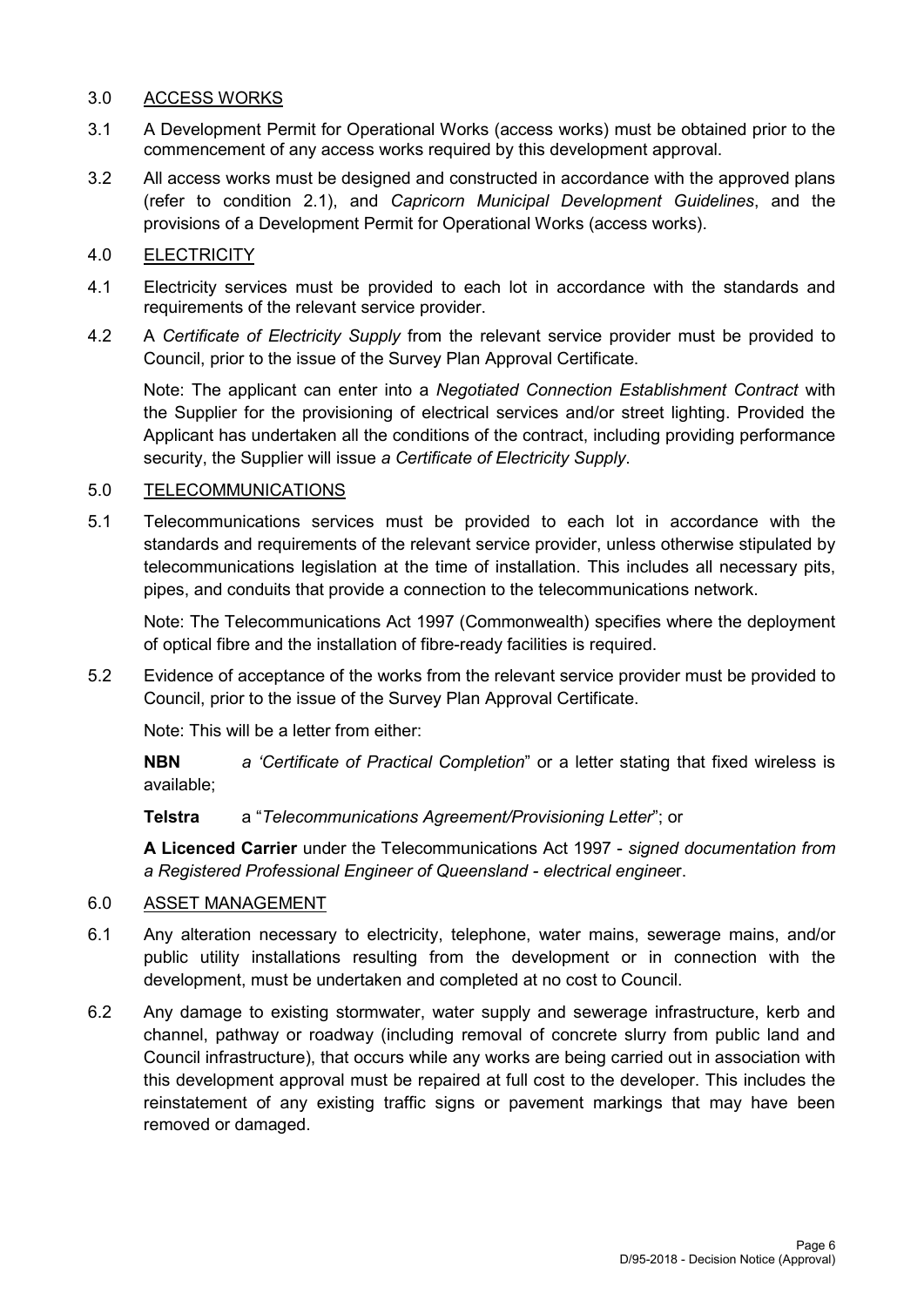## 7.0 OPERATING PROCEDURES

7.1 All construction materials, waste, waste skips, machinery and contractors' vehicles must be located and stored or parked within the development site. Storage of materials, or parking of construction machinery or contractors' vehicles must not occur within McKenzie Road or Ridgelands Road.

## ADVISORY NOTES

### NOTE 1. Aboriginal Cultural Heritage

It is advised that under section 23 of the *Aboriginal Cultural Heritage Act 2003*, a person who carries out an activity must take all reasonable and practicable measures to ensure the activity does not harm Aboriginal cultural heritage (the "cultural heritage duty of care"). Maximum penalties for breaching the duty of care are listed in the Aboriginal cultural heritage legislation. The information on Aboriginal cultural heritage is available on the Department of Aboriginal and Torres Strait Islander Partnerships website [www.datsip.qld.gov.au.](http://www.datsip.qld.gov.au/)

#### NOTE 2. General Environmental Duty

General environmental duty under the *Environmental Protection Act 1994* prohibits unlawful environmental nuisance caused by noise, aerosols, particles, dust, ash, fumes, light, odour or smoke beyond the boundaries of the development site during all stages of the development including earthworks, construction and operation.

#### NOTE 3. General Safety Of Public During Construction

The *Work Health and Safety Act 2011* and *Manual of Uniform Traffic Control Devices* must be complied with in carrying out any construction works, and to ensure safe traffic control and safe public access in respect of works being constructed on a road.

#### NOTE 4. Works in Road Reserve Permit

It is advised that a Works in Road Reserve Permit (including a fee for the vehicle crossover and compliant with Standard *Capricorn Municipal Development Guidelines,* Standard Drawings) may be accepted in place of the application for a Development Permit for Operational Works (access works).

#### NOTE 5. Infrastructure Charges Notice

This application is subject to infrastructure charges in accordance with Council policies. The charges are presented on an Infrastructure Charges Notice.

### NOTE 6. Provision for Sewer and Water services

Each lot must be provided with on-site sewerage treatment and disposal systems. All systems must comply with the *Queensland Plumbing and Wastewater Code*, *Australian Standard AS1547:2012 "On-site domestic wastewater management"* and Council Plumbing and Drainage Policies. Sustainable Water sources including rainwater tanks, and a bore or small dam must be provided.

#### NOTE 7. Rural Addressing

All rural addressing must be provided to each lot in accordance with Council's rural addressing procedures.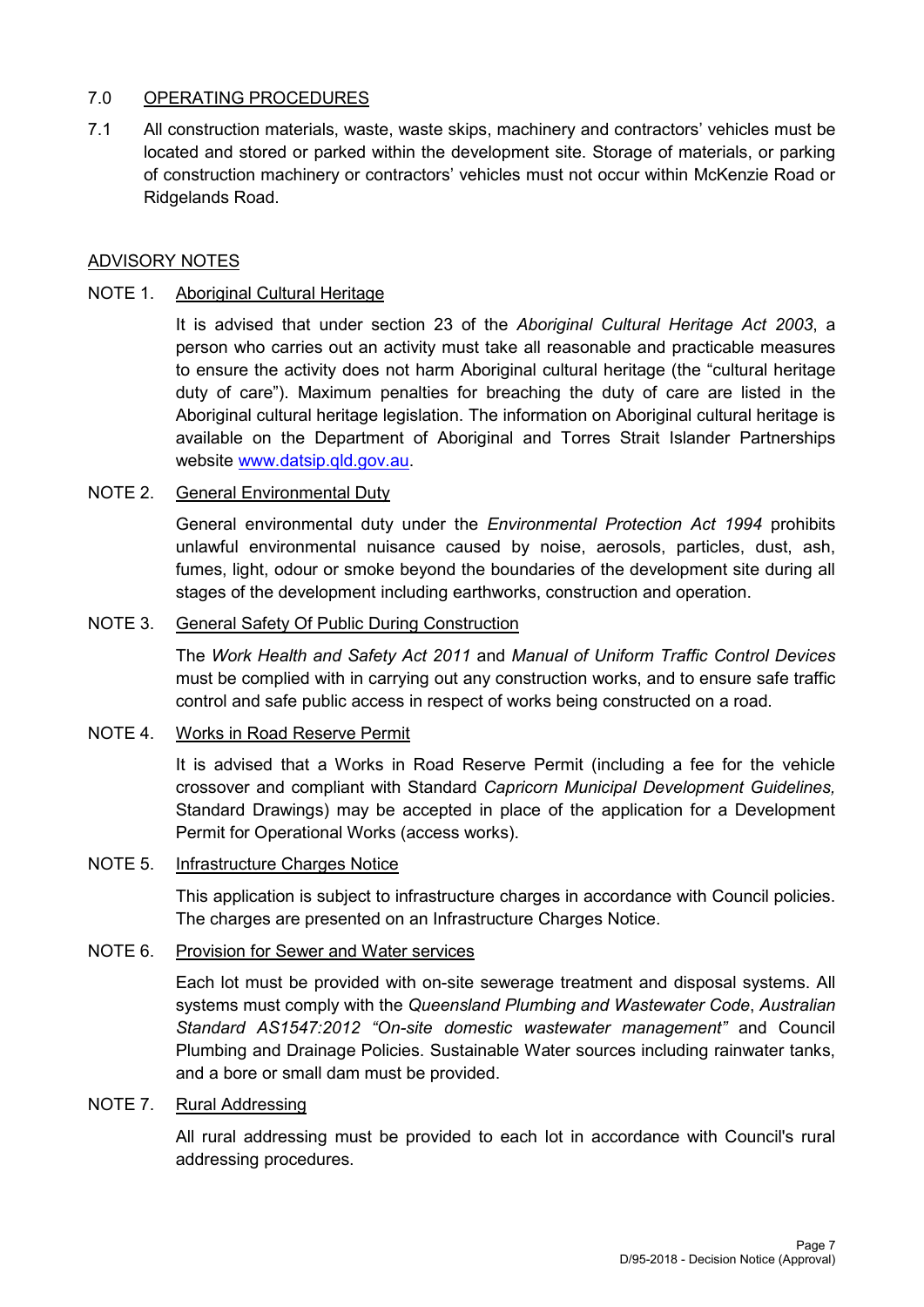

**Attachment 1 – Part 2 Referral Agency Conditions - Department of State Development, Manufacturing, Infrastructure and Planning**

*Planning Act 2016*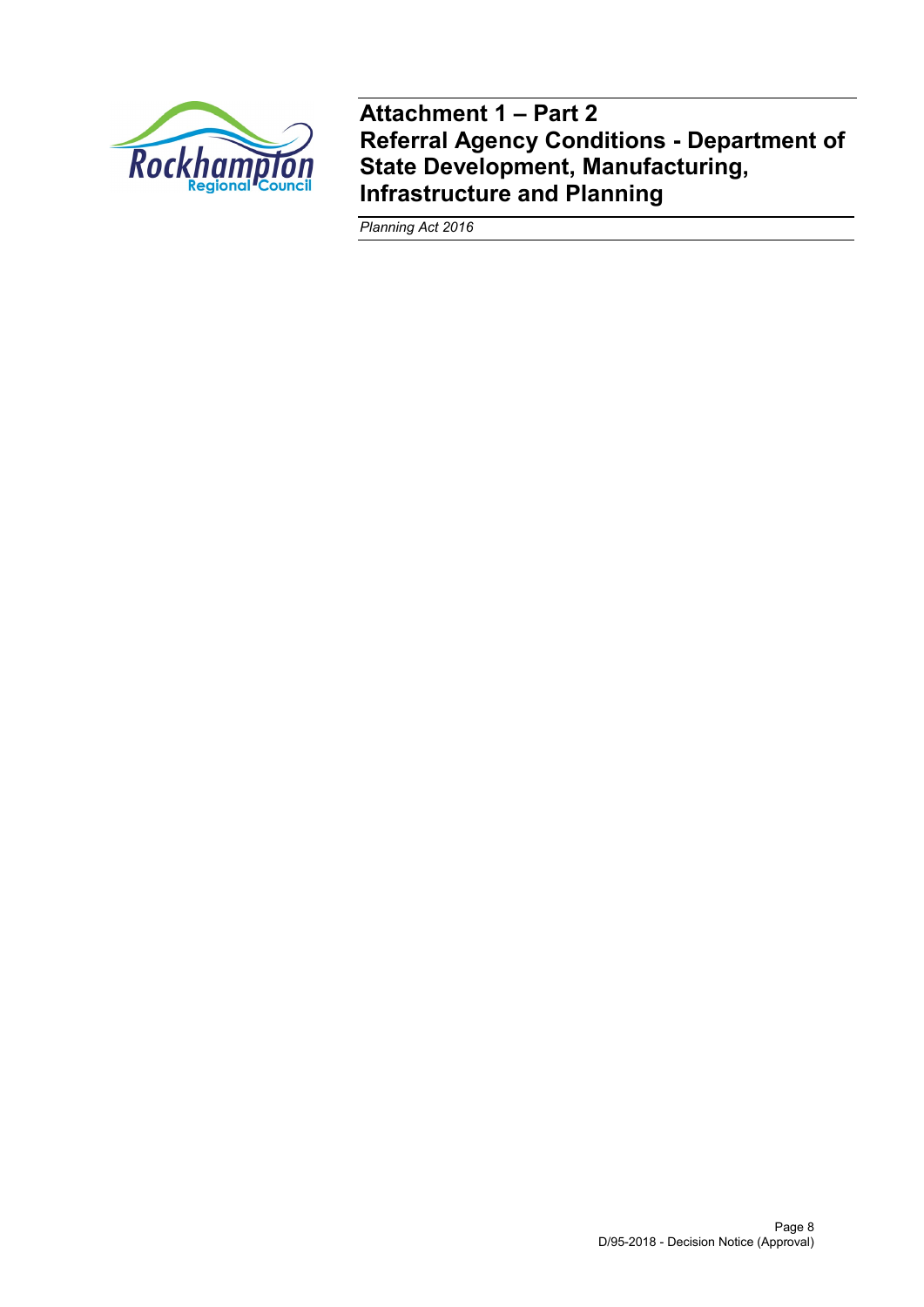

# **Attachment 2 - Appeal Rights**

*PLANNING ACT 2016*

The following is an extract from the *Planning Act 2016 (Chapter 6)*

#### *Appeal rights*

#### *229 Appeals to tribunal or P&E Court*

- (1) Schedule 1 states—
	- (a) matters that may be appealed to— (i)either a tribunal or the P&E Court; or (ii)only a tribunal; or (iii)only the P&E Court; and
	- (b) the person—

(i)who may appeal a matter (the **appellant**); and (ii)who is a respondent in an appeal of the matter; and (iii)who is a co-respondent in an appeal of the matter; and

- (iv)who may elect to be a co-respondent in an appeal of the matter.
- (2) An appellant may start an appeal within the appeal period.
- (3) The **appeal period** is—
	- (a) for an appeal by a building advisory agency—10 business days after a decision notice for the decision is given to the agency or
	- (b) for an appeal against a deemed refusal—at any time after the deemed refusal happens; or
	- (c) for an appeal against a decision of the Minister, under chapter 7, part 4, to register premises or to renew the registration of premises—20 business days after a notice is published under section 269(3)(a) or (4); or
	- (d) for an appeal against an infrastructure charges notice— 20 business days after the infrastructure charges notice is given to the person; or
	- (e) for an appeal about a deemed approval of a development application for which a decision notice has not been given—30 business days after the applicant gives the deemed approval notice to the assessment manager; or
	- (f) for any other appeal—20 business days after a notice of the decision for the matter, including an enforcement notice, is given to the person.

#### Note—

See the P&E Court Act for the court's power to extend the appeal period.

- (4) Each respondent and co-respondent for an appeal may be heard in the appeal.
- (5) If an appeal is only about a referral agency's response, the assessment manager may apply to the tribunal or P&E Court to withdraw from the appeal.
- (6) To remove any doubt, it is declared that an appeal against an infrastructure charges notice must not be about—
	- (a) the adopted charge itself; or
	- (b) for a decision about an offset or refund—
		- (i) the establishment cost of trunk infrastructure identified in a LGIP; or

(ii) the cost of infrastructure decided using the method

included in the local government's charges resolution.

- **230 Notice of appeal**
- (1) An appellant starts an appeal by lodging, with the registrar of the tribunal or P&E Court, a notice of appeal that—
	- (a) is in the approved form; and
	- (b) succinctly states the grounds of the appeal.
- (2) The notice of appeal must be accompanied by the required fee.
- (3) The appellant or, for an appeal to a tribunal, the registrar must, within the service period, give a copy of the notice of appeal to—
- (a) the respondent for the appeal; and
- (b) each co-respondent for the appeal; and
- (c) for an appeal about a development application under schedule 1, table 1, item 1—each principal submitter for the development application; and
- (d) for an appeal about a change application under schedule 1, table 1, item 2—each principal submitter for the change application; and
- (e) each person who may elect to become a co-respondent for the appeal, other than an eligible submitter who is not a principal submitter in an appeal under paragraph (c) or (d); and
- (f) for an appeal to the P&E Court—the chief executive; and
- (g) for an appeal to a tribunal under another Act—any other person who the registrar considers appropriate.
- (4) The **service period** is—
	- (a) if a submitter or advice agency started the appeal in the P&E Court—2 business days after the appeal is started; or
	- (b) otherwise—10 business days after the appeal is started.
- (5) A notice of appeal given to a person who may elect to be a co-respondent must state the effect of subsection
- (6) A person elects to be a co-respondent by filing a notice of election, in the approved form, within 10 business days after the notice of appeal is given to the person*.*
- **231 Other appeals**
- (1) Subject to this chapter, schedule 1 and the P&E Court Act, unless the Supreme Court decides a decision or other matter under this Act is affected by jurisdictional error, the decision or matter is non-appealable.
- (2) The Judicial Review Act 1991, part 5 applies to the decision or matter to the extent it is affected by jurisdictional error.
- (3) A person who, but for subsection (1) could have made an application under the Judicial Review Act 1991 in relation to the decision or matter, may apply under part 4 of that Act for a statement of reasons in relation to the decision or matter.
- (4) In this section— **decision** includes—
	- (a) conduct engaged in for the purpose of making a decision; and
	- (b) other conduct that relates to the making of a decision; and
	- (c) the making of a decision or the failure to make a decision; and
	- (d) a purported decision; and
	- (e) a deemed refusal.

**non-appealable**, for a decision or matter, means the decision or matter—

- (a) is final and conclusive; and
- (b) may not be challenged, appealed against, reviewed, quashed, set aside or called into question in any other way under the Judicial Review Act 1991 or otherwise, whether by the Supreme Court, another court, a tribunal or another entity; and
- (c) is not subject to any declaratory, injunctive or other order of the Supreme Court, another court, a tribunal or another entity on any ground.

#### **232 Rules of the P&E Court**

- (1) A person who is appealing to the P&E Court must comply with the rules of the court that apply to the appeal.
- (2) However, the P&E Court may hear and decide an appeal even if the person has not complied with rules of the P&E Court.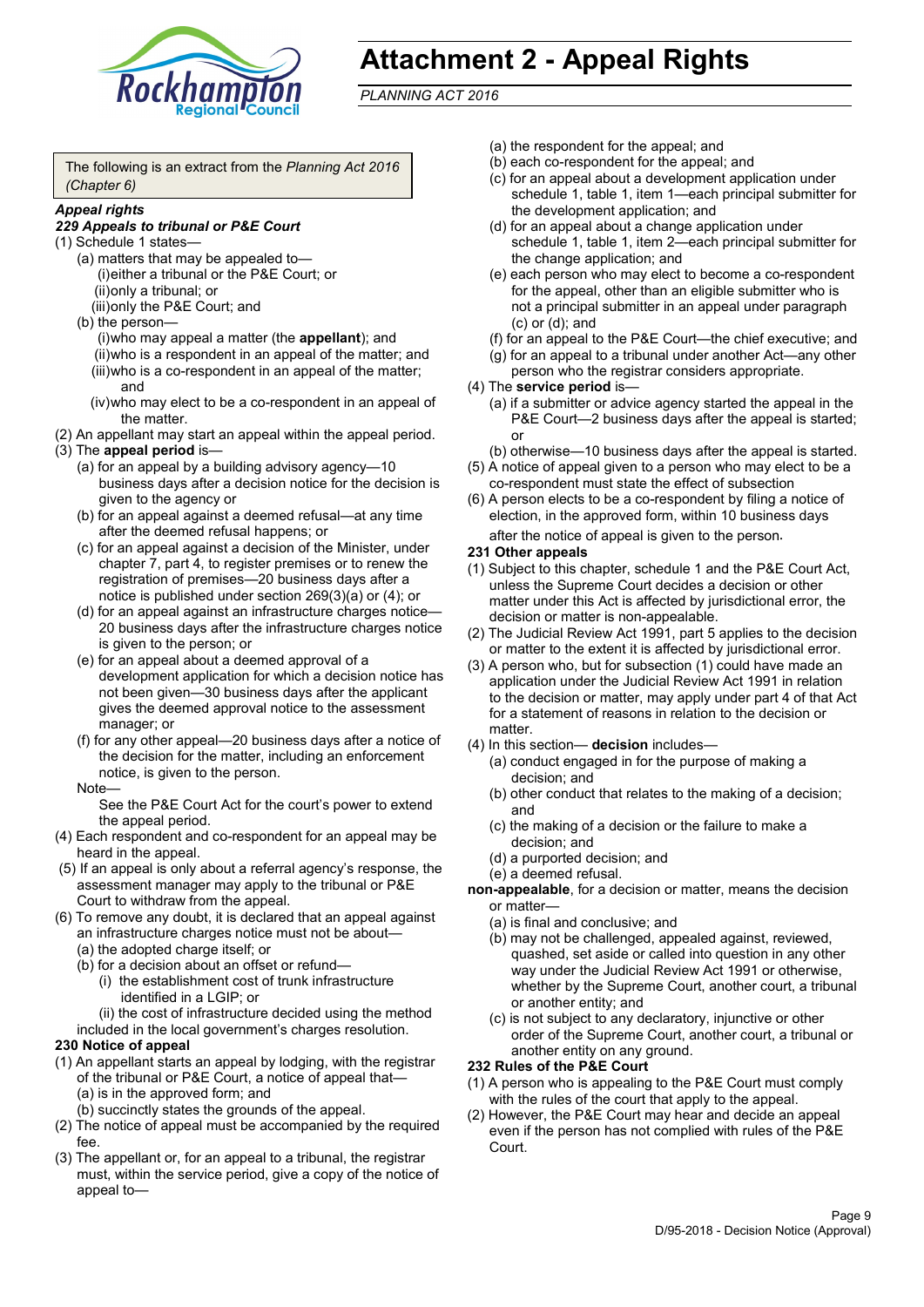

## **Appeal Rights**

*PLANNING ACT 2016*

# **Schedule 1**

#### **Appeals section 229 1 Appeal rights and parties to appeals**

- (1) Table 1 states the matters that may be appealed to—(a) the P&E court; or (b) a tribunal.
- (2) However, table 1 applies to a tribunal only if the matter involves—
	- (a) the refusal, or deemed refusal of a development application, for—
	- (i) a material change of use for a classified building; or
	- (ii) operational work associated with building work, a retaining wall, or a tennis court; or
	- (b) a provision of a development approval for—
	- (i) a material change of use for a classified building; or
- (ii) operational work associated with building work, a retaining wall, or a tennis court; or
	- (c) if a development permit was applied for—the decision to give a preliminary approval for—
		- (i) a material change of use for a classified building; or
	- (ii) operational work associated with building work, a retaining wall, or a tennis court; or
	- (d) a development condition if—
		- (i) the development approval is only for a material change of use that involves the use of a building classified under the Building Code as a class 2 building; and
		- (ii) the building is, or is proposed to be, not more than 3 storeys; and
		- (iii) the proposed development is for not more than 60 sole-occupancy units; or
	- (e) a decision for, or a deemed refusal of, an extension application for a development approval that is only for a material change of use of a classified building; or
	- (f) a decision for, or a deemed refusal of, a change application for a development approval that is only for a material change of use of a classified building; or
	- (g) a matter under this Act, to the extent the matter relates to—
		- (i) the Building Act, other than a matter under that Act that may or must be decided by the Queensland Building and Construction Commission; or
		- (ii) the Plumbing and Drainage Act, part 4 or 5; or
	- (h) a decision to give an enforcement notice in relation to a matter under paragraphs (a) to (g); or
	- (i) a decision to give an infrastructure charges notice; or
	- (j) the refusal, or deemed refusal, of a conversion application; or
	- (k) a matter that, under another Act, may be appealed to the tribunal; or
	- (l) a matter prescribed by regulation.
- (3) Also, table 1 does not apply to a tribunal if the matter

involves—

- (a) for a matter in subsection  $(2)(a)$  to  $(d)$ 
	- (i) a development approval for which the development application required impact assessment; and
	- (ii) a development approval in relation to which the assessment manager received a properly made submission for the development application; or
- (b) a provision of a development approval about the identification or inclusion, under a variation approval, of a matter for the development.
- (4) Table 2 states the matters that may be appealed only to the P&E Court.
- (5) Table 3 states the matters that may be appealed only to the tribunal.
- (6) In each table—
	- (a) column 1 states the appellant in the appeal; and
	- (b) column 2 states the respondent in the appeal; and
	- (c) column 3 states the co-respondent (if any) in the appeal; and
	- (d) column 4 states the co-respondents by election (if any) in the appeal.
- (7) If the chief executive receives a notice of appeal under section 230(3)(f), the chief executive may elect to be a corespondent in the appeal.

| Table 1                                                                                                                                                                                                                                                                                                                                                                                                            |                           |                                         |                                                         |  |
|--------------------------------------------------------------------------------------------------------------------------------------------------------------------------------------------------------------------------------------------------------------------------------------------------------------------------------------------------------------------------------------------------------------------|---------------------------|-----------------------------------------|---------------------------------------------------------|--|
| Appeals to the P&E Court and, for certain matters, to a tribunal<br>1. Development applications<br>An appeal may be made against-<br>(a) the refusal of all or part of the development application; or<br>(b) the deemed refusal of the development application; or<br>(c) a provision of the development approval; or<br>(d) if a development permit was applied for-the decision to give a preliminary approval. |                           |                                         |                                                         |  |
| Column 1<br>Appellant                                                                                                                                                                                                                                                                                                                                                                                              | Column 2<br>Respondent    | Column 3<br>Co-respondent<br>(if any)   | Column 4<br>Co-respondent by election<br>$($ if any $)$ |  |
| The applicant                                                                                                                                                                                                                                                                                                                                                                                                      | The assessment<br>manager | If the appeal is about<br>a concurrence | 1 A concurrence agency that is<br>not a co-respondent   |  |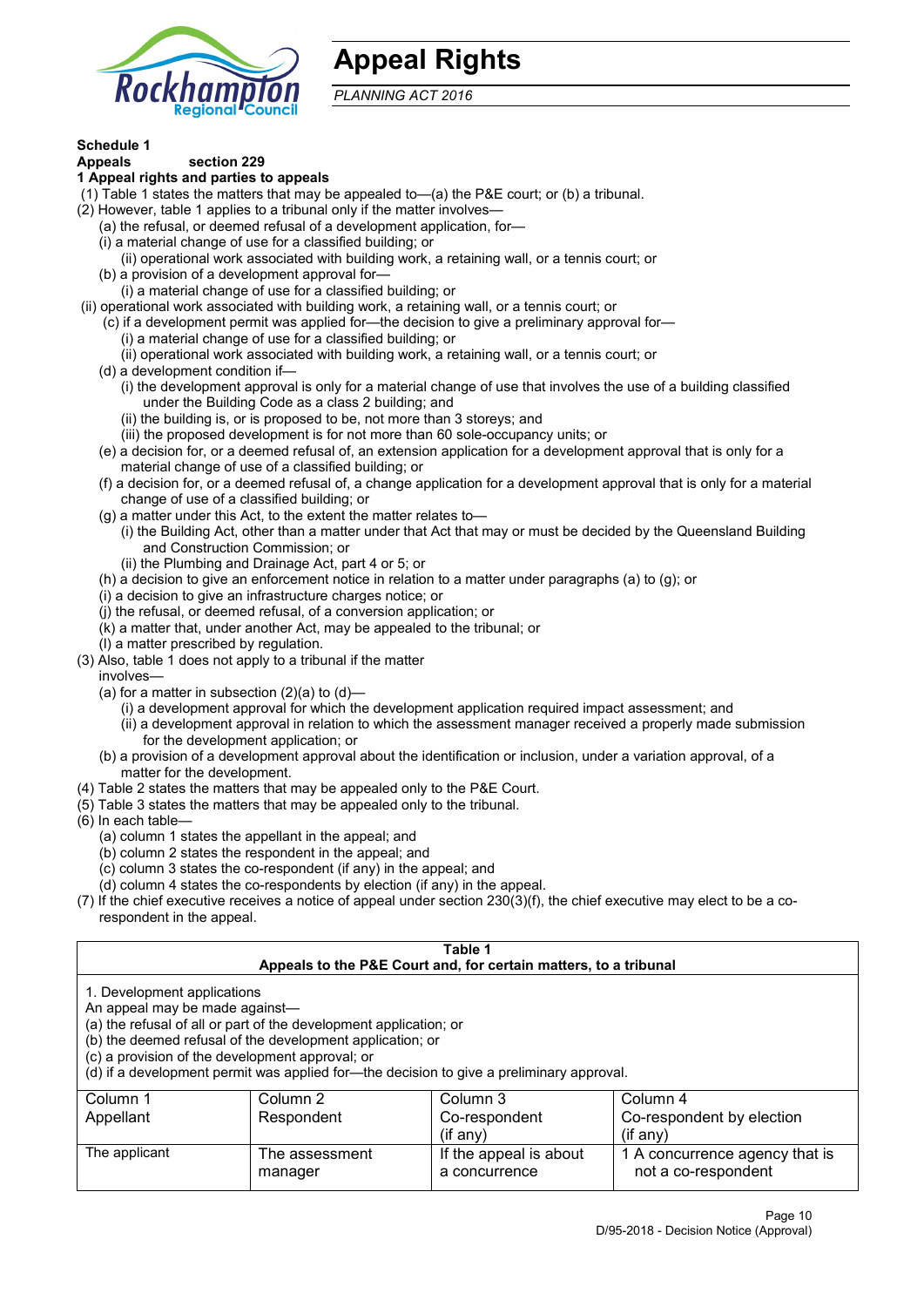| Table 1<br>Appeals to the P&E Court and, for certain matters, to a tribunal                                                                                                                                      |                                   |                                                                 |                                                                                                                                                                                                                                                                                                                                                 |  |
|------------------------------------------------------------------------------------------------------------------------------------------------------------------------------------------------------------------|-----------------------------------|-----------------------------------------------------------------|-------------------------------------------------------------------------------------------------------------------------------------------------------------------------------------------------------------------------------------------------------------------------------------------------------------------------------------------------|--|
|                                                                                                                                                                                                                  |                                   | agency's referral<br>response-the<br>concurrence agency         | 2 If a chosen Assessment<br>manager is the respondent-<br>the prescribed assessment<br>manager<br>3 Any eligible advice agency for<br>the application<br>4 Any eligible submitter for the<br>application                                                                                                                                        |  |
| 2. Change applications<br>An appeal may be made against-<br>(b) a deemed refusal of a change application.                                                                                                        |                                   |                                                                 | (a) a responsible entity's decision for a change application, other than a decision made by the P&E court; or                                                                                                                                                                                                                                   |  |
| Column 1<br>Appellant                                                                                                                                                                                            | Column <sub>2</sub><br>Respondent | Column 3<br>Co-respondent<br>(if any)                           | Column 4<br>Co-respondent by election<br>(if any)                                                                                                                                                                                                                                                                                               |  |
| 1 The applicant<br>2 If the responsible<br>entity is the<br>assessment<br>manager-an<br>affected entity that<br>gave a pre-request<br>notice or response<br>notice                                               | The responsible<br>entity         | If an affected entity<br>starts the appeal-the<br>applicant     | 1 A concurrence agency for the<br>development application<br>2 If a chosen assessment<br>manager is the respondent-<br>the prescribed assessment<br>manager<br>3 A private certifier for the<br>development application<br>4 Any eligible advice agency for<br>the change application<br>5 Any eligible submitter for the<br>change application |  |
| 3. Extension applications<br>An appeal may be made against-<br>(a) the assessment manager's decision about an extension application; or<br>(b) a deemed refusal of an extension application.                     |                                   |                                                                 |                                                                                                                                                                                                                                                                                                                                                 |  |
| Column 1<br>Appellant                                                                                                                                                                                            | Column <sub>2</sub><br>Respondent | Column 3<br>Co-respondent<br>(if any)                           | Column 4<br>Co-respondent by election<br>(if any)                                                                                                                                                                                                                                                                                               |  |
| 1 The applicant<br>1<br>For a matter other<br>$\mathbf{2}$<br>than a deemed<br>refusal of an<br>extension<br>application - a<br>concurrence<br>agency, other than<br>the chief executive,<br>for the application | The assessment<br>manager         | If a concurrence<br>agency starts the<br>appeal - the applicant | If a chosen assessment<br>manager is the respondent – the<br>prescribed assessment manager                                                                                                                                                                                                                                                      |  |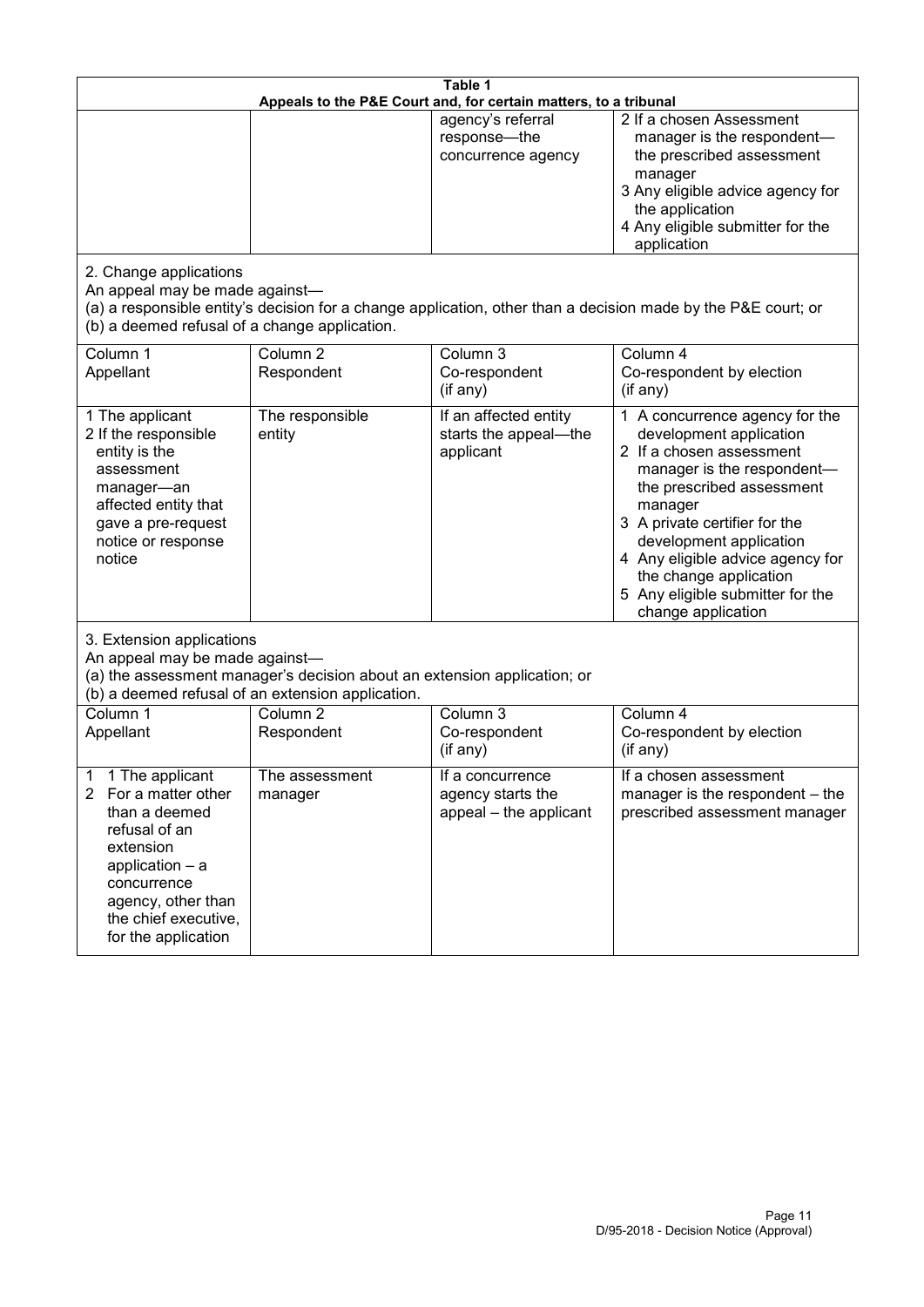#### **Table 1 Appeals to the P&E Court and, for certain matters, to a tribunal**

4. Infrastructure charges notices

- An appeal may be made against an infrastructure charges notice on 1 or more of the following grounds
- a) The notice involved an error relating to
	- (i) The application of the relevant adopted charge; or
- Examples of errors in applying an adopted charge
	- The incorrect application of gross floor area for a non-residential development
	- Applying an incorrect 'use category', under a regulation, to the development
	- (i) The working out of extra demands, for section 120; or
	- (ii) An offset or refund; or
- b) The was no decision about an offset or refund; or
- c) If the infrastructure charges notice states a refund will be given the timing for giving the refund; or
- d) The amount of the charge is so unreasonable that no reasonable relevant local government could have
- imposed the amount.

| Column 1                                                 | Column 2                                                                  | Column 3      | Column 4                  |
|----------------------------------------------------------|---------------------------------------------------------------------------|---------------|---------------------------|
| Appellant                                                | Respondent                                                                | Co-respondent | Co-respondent by election |
|                                                          |                                                                           | (if any)      | (if any)                  |
| The person given the<br>Infrastructure charges<br>notice | The local government<br>that gave the<br>infrastructure charges<br>notice |               | -                         |

5. Conversion applications

An appeal may be made against—

(a) the refusal of a conversion application; or

(b) a deemed refusal of a conversion application.

| Column 1<br>Appellant | Column 2<br>Respondent                                                  | Column 3<br>Co-respondent | Column 4<br>Co-respondent by election |
|-----------------------|-------------------------------------------------------------------------|---------------------------|---------------------------------------|
|                       |                                                                         | $($ if any $)$            | $(if$ any)                            |
| The applicant         | The local government<br>to which the conversion<br>application was made |                           |                                       |

6. Enforcement notices

An appeal may be made against the decision to give an enforcement notice.

| Column 1<br>Appellant                      | Column 2<br>Respondent       | Column 3<br>Co-respondent<br>(if any) | Column 4<br>Co-respondent by election<br>(if any)                                                                                                                          |
|--------------------------------------------|------------------------------|---------------------------------------|----------------------------------------------------------------------------------------------------------------------------------------------------------------------------|
| The person given the<br>enforcement notice | The enforcement<br>authority |                                       | If the enforcement authority is<br>not the local government for<br>the premises in relation to which<br>the offence is alleged to have<br>happened-the local<br>government |

#### **Table 2 Appeals to the P&E Court only**

1. Appeals from tribunal

An appeal may be made against a decision of a tribunal, other than a decision under

section 252, on the ground of—

(a) an error or mistake in law on the part of the tribunal; or

(b) jurisdictional error.

| Column 1<br>Appellant                             | Column 2<br>Respondent                                    | Column 3<br>Co-respondent<br>$($ if any $)$ | Column 4<br>Co-respondent by election<br>$($ if any $)$ |
|---------------------------------------------------|-----------------------------------------------------------|---------------------------------------------|---------------------------------------------------------|
| A party to the<br>proceedings for the<br>decision | The other party to the<br>proceedings for the<br>decision | -                                           |                                                         |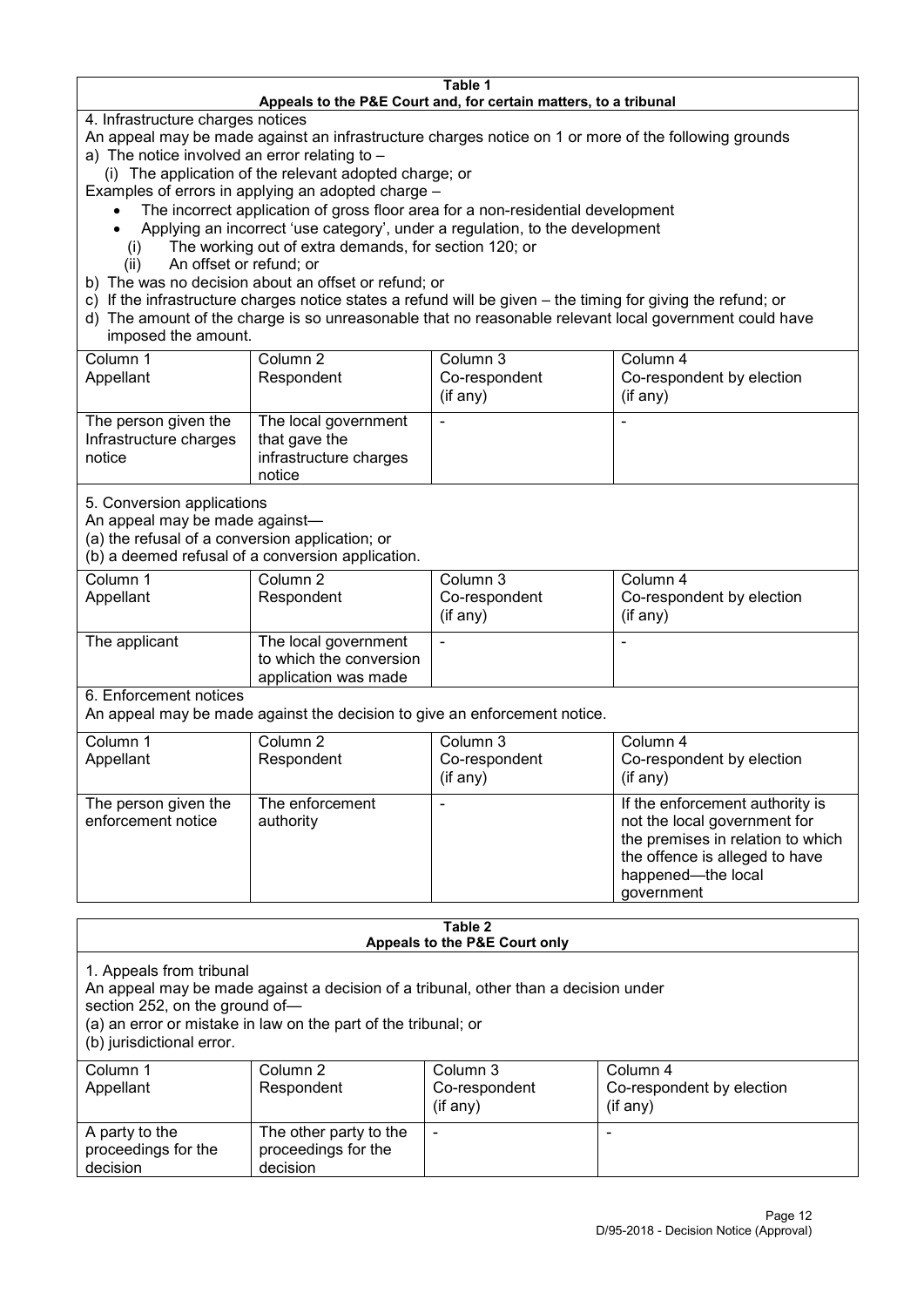#### **Table 2 Appeals to the P&E Court only**

2. Eligible submitter appeals

An appeal may be made against the decision to give a development approval, or an approval for a change application, to the extent that the decision relates to—

(a) any part of the development application for the development approval that required impact assessment; or (b) a variation request.

| Column 1<br>Appellant                                                                                                                                                                                                                   | Column 2<br>Respondent                                                                                                     | Column 3<br>Co-respondent<br>$(i$ f any $)$                                                                             | Column 4<br>Co-respondent by election<br>(if any)    |
|-----------------------------------------------------------------------------------------------------------------------------------------------------------------------------------------------------------------------------------------|----------------------------------------------------------------------------------------------------------------------------|-------------------------------------------------------------------------------------------------------------------------|------------------------------------------------------|
| 1 For a development<br>application-an<br>eligible submitter for<br>the development<br>application<br>2 For a change<br>application-an<br>eligible submitter for<br>the change<br>application                                            | 1 For a development<br>application-the<br>assessment<br>manager<br>2 For a change<br>application—the<br>responsible entity | 1 The applicant<br>2 If the appeal is<br>about a concurrence<br>agency's referral<br>response—the<br>concurrence agency | Another eligible<br>submitter for the<br>application |
| 3. Eligible submitter and eligible advice agency appeals<br>An appeal may be made against a provision of a development approval, or failure to<br>include a provision in the development approval, to the extent the matter relates to- |                                                                                                                            |                                                                                                                         |                                                      |

(a) any part of the development application or the change application, for the development approval, that required impact assessment; or

(b) a variation request.

| Column 1                                                                                                                                                                                                                                                                                      | Column 2                                                                                                                   | Column 3                                                                                                                  | Column 4                                          |  |
|-----------------------------------------------------------------------------------------------------------------------------------------------------------------------------------------------------------------------------------------------------------------------------------------------|----------------------------------------------------------------------------------------------------------------------------|---------------------------------------------------------------------------------------------------------------------------|---------------------------------------------------|--|
| Appellant                                                                                                                                                                                                                                                                                     | Respondent                                                                                                                 | Co-respondent                                                                                                             | Co-respondent by election                         |  |
|                                                                                                                                                                                                                                                                                               |                                                                                                                            | (if any)                                                                                                                  | (if any)                                          |  |
| 1 For a development<br>application-an<br>eligible submitter for<br>the development<br>application<br>2 For a change<br>application-an<br>eligible submitter for<br>the change<br>application<br>3 An eligible advice<br>agency for the<br>development<br>application or<br>change application | 1 For a development<br>application-the<br>assessment<br>manager<br>2 For a change<br>application-the<br>responsible entity | 1 The applicant<br>2 If the appeal is<br>about a concurrence<br>agency's referral<br>response---the<br>concurrence agency | Another eligible submitter for the<br>application |  |
| 4. Compensation claims<br>An appeal may be made against-<br>(a) a decision under section 32 about a compensation claim; or<br>(b) a decision under section 265 about a claim for compensation; or<br>(c) a deemed refusal of a claim under paragraph (a) or (b).                              |                                                                                                                            |                                                                                                                           |                                                   |  |
| Column 1                                                                                                                                                                                                                                                                                      | Column 2                                                                                                                   | Column 3                                                                                                                  | Column 4                                          |  |
| Appellant                                                                                                                                                                                                                                                                                     | Respondent                                                                                                                 | Co-respondent                                                                                                             | Co-respondent by election                         |  |
|                                                                                                                                                                                                                                                                                               |                                                                                                                            | (if any)                                                                                                                  | (if any)                                          |  |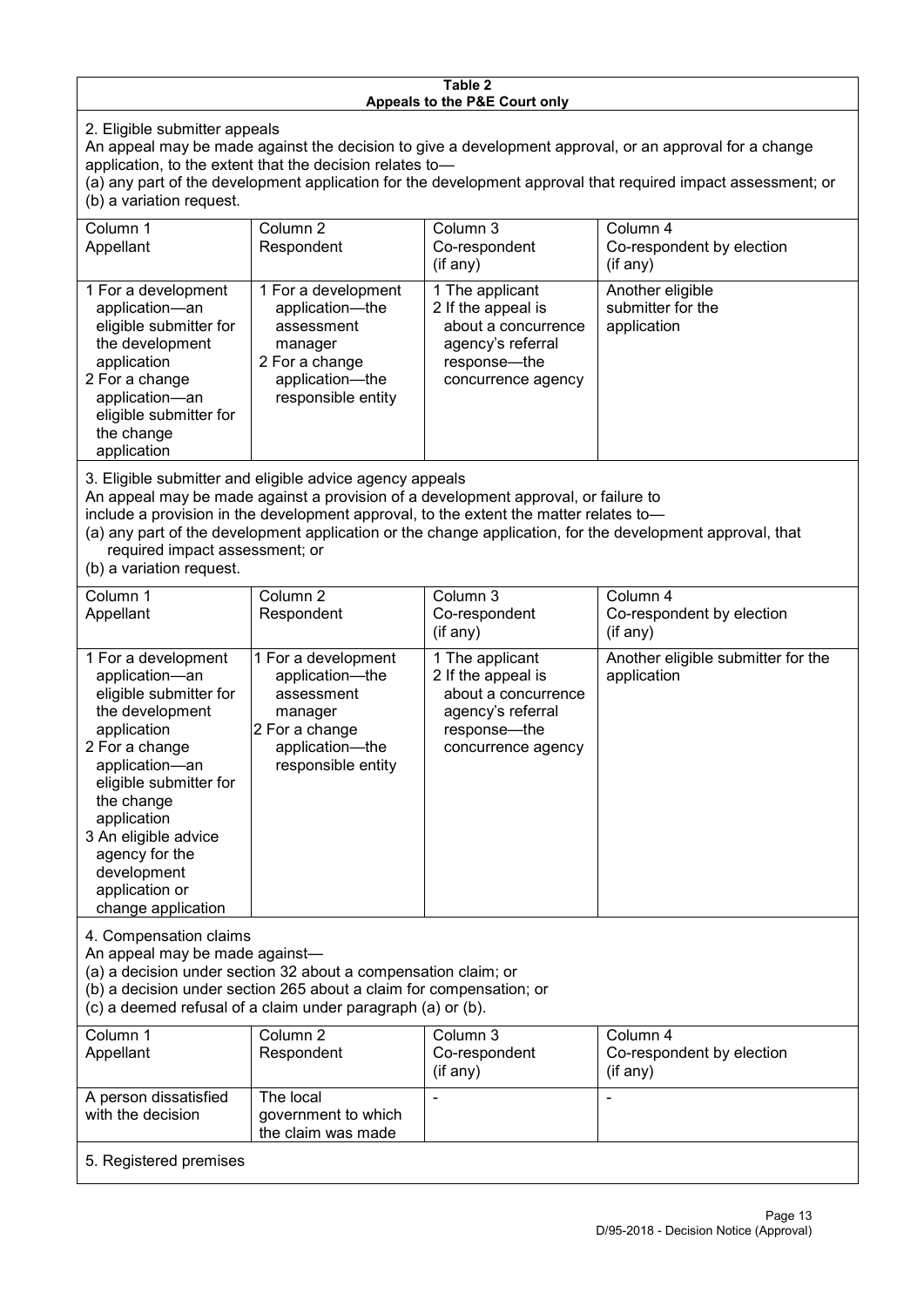| Table 2<br>Appeals to the P&E Court only                                                                                                                                                                                                                                                                             |                                   |                                         |                                                                                                                                                                             |  |
|----------------------------------------------------------------------------------------------------------------------------------------------------------------------------------------------------------------------------------------------------------------------------------------------------------------------|-----------------------------------|-----------------------------------------|-----------------------------------------------------------------------------------------------------------------------------------------------------------------------------|--|
| An appeal may be made against a decision of the Minister under chapter 7, part 4.                                                                                                                                                                                                                                    |                                   |                                         |                                                                                                                                                                             |  |
| Column 1<br>Appellant                                                                                                                                                                                                                                                                                                | Column <sub>2</sub><br>Respondent | Column 3<br>Co-respondent<br>(if any)   | Column 4<br>Co-respondent by election<br>(if any)                                                                                                                           |  |
| 1 A person given a<br>decision notice about<br>the decision<br>2 If the decision is to<br>register premises or<br>renew the<br>registration of<br>premises-an owner<br>or occupier of<br>premises in the<br>affected area for the<br>registered premises<br>who is dissatisfied<br>with the decision                 | The Minister                      |                                         | If an owner or occupier starts the<br>appeal – the owner of the<br>registered premises                                                                                      |  |
| 6. Local laws<br>An appeal may be made against a decision of a local government, or conditions applied,<br>under a local law about-<br>(a) the use of premises, other than a use that is the natural and ordinary consequence of prohibited<br>development; or<br>(b) the erection of a building or other structure. |                                   |                                         |                                                                                                                                                                             |  |
| Column 1<br>Appellant                                                                                                                                                                                                                                                                                                | Column <sub>2</sub><br>Respondent | Column $3$<br>Co-respondent<br>(if any) | Column 4<br>Co-respondent by election<br>(if any)                                                                                                                           |  |
| A person who-<br>(a) applied for the<br>decision; and<br>(b) is dissatisfied with<br>the decision or<br>conditions.                                                                                                                                                                                                  | The local government              |                                         | L,                                                                                                                                                                          |  |
|                                                                                                                                                                                                                                                                                                                      |                                   | Table 3<br>Appeals to the tribunal only |                                                                                                                                                                             |  |
| 1. Building advisory agency appeals<br>An appeal may be made against giving a development approval for building work to the extent the building<br>work required code assessment against the building assessment provisions.                                                                                         |                                   |                                         |                                                                                                                                                                             |  |
| Column 1<br>Appellant                                                                                                                                                                                                                                                                                                | Column <sub>2</sub><br>Respondent | Column 3<br>Co-respondent<br>(if any)   | Column 4<br>Co-respondent by election<br>(if any)                                                                                                                           |  |
| A building advisory<br>agency for the<br>development application<br>related to the approval                                                                                                                                                                                                                          | The assessment<br>manager         | The applicant                           | 1 A concurrence agency for the<br>development application<br>related to the approval<br>2 A private certifier for the<br>development application<br>related to the approval |  |
| 3. Certain decisions under the Building Act and the Plumbing and Drainage Act<br>An appeal may be made against a decision under-<br>(a) the Building Act, other than a decision made by the Queensland Building and Construction Commission; or<br>(b) the Plumbing and Drainage Act, part 4 or 5.                   |                                   |                                         |                                                                                                                                                                             |  |
| Column 1<br>Appellant                                                                                                                                                                                                                                                                                                | Column <sub>2</sub><br>Respondent | Column 3<br>Co-respondent<br>(if any)   | Column 4<br>Co-respondent by election<br>(if any)                                                                                                                           |  |